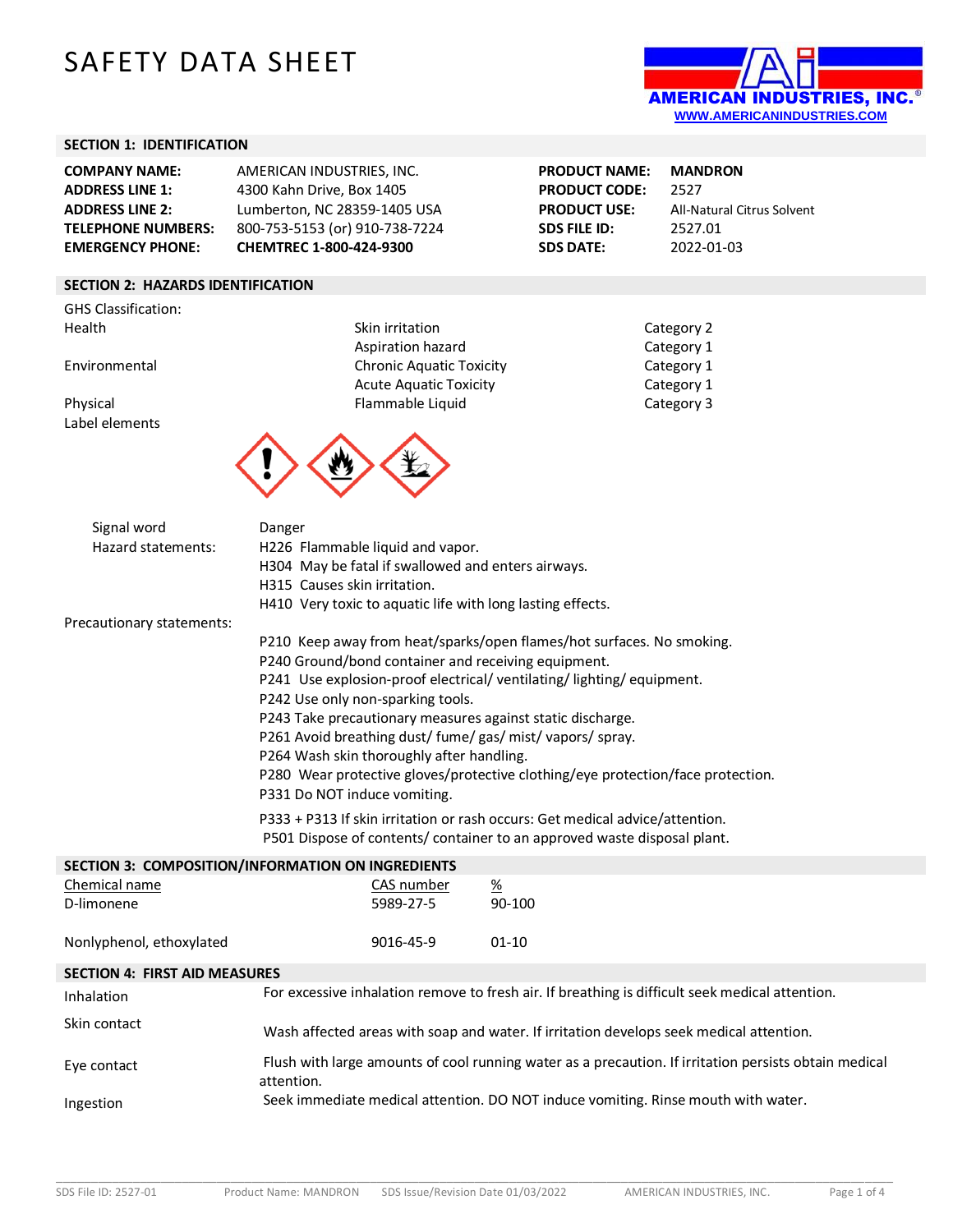#### **SECTION 5: FIRE-FIGHTING MEASURES**

| Suitable extinguishing media          | Use water spray, alcohol-resistant foam, dry chemical or carbon dioxide.                                                                                                                                                                 |
|---------------------------------------|------------------------------------------------------------------------------------------------------------------------------------------------------------------------------------------------------------------------------------------|
| Hazardous combustion products         | Oxides of carbon and various hydrocarbons.                                                                                                                                                                                               |
| Firefighting procedures               | As in any fire, wear a self-contained breathing apparatus in pressure-demand, MSHA/NIOSH<br>approved or equivalent), and full protective gear.                                                                                           |
| Unusual fire and explosion<br>hazards | Containers can build up pressure if exposed to heat and/or fire. Use water spray to keep fire-<br>exposed containers cool. Containers may explode in the heat of a fire releasing vapors that may<br>form an explosive mixture with air. |

#### **SECTION 6: ACCIDENTAL RELEASE MEASURES**

Suitable protective clothing should be worn. Avoid breathing vapors, mist or gas. Ensure adequate ventilation. Remove all sources of ignition. Beware of vapors accumulating to form explosive concentrations. Vapors can accumulate in low areas. Eliminate all ignition sources. Shut off or plug source of spill. Absorb on inert media and collect into suitable container.

**Large Spills**: Dike spill area to contain liquid. Salvage as much re-useable liquid as possible into a suitable container. Then collect with an electrically protected vacuum cleaner or by wet-brushing and place in container for disposal according to local regulations. Avoid contaminating ground and surface water.

#### **SECTION 7: HANDLING AND STORAGE**

- Handling Avoid contact with eyes, or skin. Do not breathe vapors or mists. Keep container closed and tightly sealed when not in use. Take measures to prevent the buildup of electrostatic charge. Storage This material is a static accumulator. Use non-sparking tools. Store in a cool, dry, ventilated area, away from
- incompatible substances. Store only in approved properly labeled containers. Containers should be grounded and bonded.

#### **SECTION 8: EXPOSURE CONTROLS/PERSONAL PROTECTION**

| Engineering<br>Controls        | mists below the applicable workplace exposure limits indicated below. | Provide explosion-proof ventilation or other engineering controls to keep the airborne concentrations of vapor or                                                                                                                                                       |
|--------------------------------|-----------------------------------------------------------------------|-------------------------------------------------------------------------------------------------------------------------------------------------------------------------------------------------------------------------------------------------------------------------|
| <b>Exposure limits</b>         | D-limonene<br>Nonylphenol                                             | 20 ppm ACGIH; 50 ppm OSHA<br>Contains no substances with occupational<br>exposure limit values                                                                                                                                                                          |
| Personal Protective Equipment: |                                                                       |                                                                                                                                                                                                                                                                         |
| Eyes                           | eye and face protection regulations in 29 CFR 1910.133.               | Wear appropriate protective eyeglasses or chemical safety goggles as described by OSHA's                                                                                                                                                                                |
| <b>Skin</b>                    |                                                                       | If prolonged or repeated skin contact is likely, wear appropriate protective gloves.                                                                                                                                                                                    |
| Clothing                       |                                                                       | Selection of protective clothing depends on work conditions, potential exposure<br>conditions and may include gloves, boots, suits and other protective items                                                                                                           |
| Respirators                    | contained breathing apparatus.                                        | Where adequate ventilation is not available an approved respirator must be worn.<br>Respirator selection, use and maintenance should be in accordance with the requirements<br>of OSHA Respiratory Protection Standard, 29 CFR 1920.134. In confined areas, use a self- |

| SECTION 9: PHYSICAL AND CHEMICAL PROPERTIES |                                              |  |
|---------------------------------------------|----------------------------------------------|--|
| Color                                       | Colorless to light yellow                    |  |
| Form                                        | Liguid                                       |  |
| Odor                                        | Citrus Odor                                  |  |
| Flash point                                 | $153^{\circ}F(67^{\circ}C)$                  |  |
| Flammability limits                         | Upper 6                                      |  |
|                                             | Lower 1                                      |  |
| Boiling point                               | 314°F (157°C)                                |  |
| Melting point/freezing point                | $-88$ <sup>o</sup> F ( $-67$ <sup>o</sup> C) |  |
| Auto-ignition temperature                   | 473°F (245°C)                                |  |
| Vapor pressure                              | 34 mmHg                                      |  |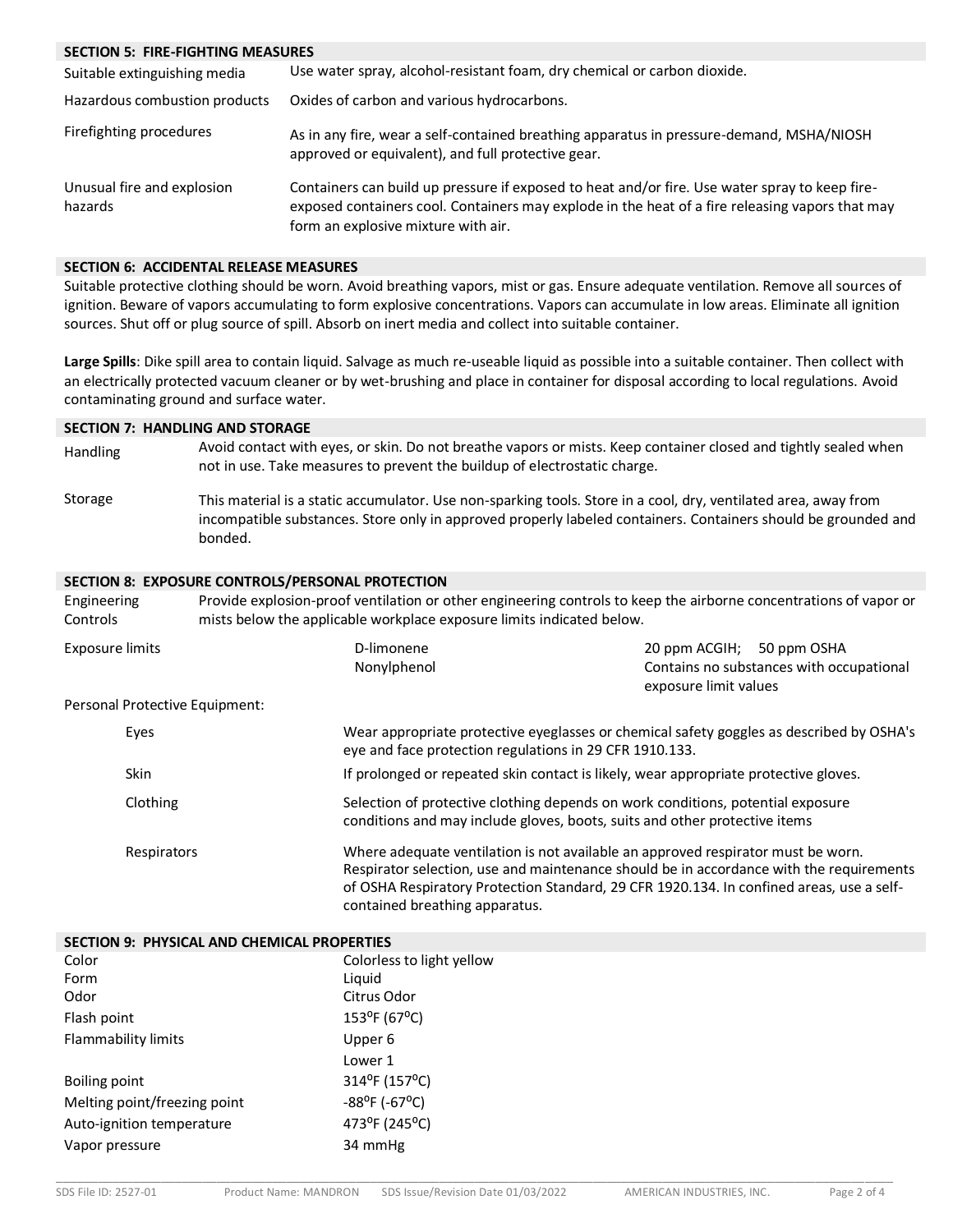| Vapor density (Air-1)      | 4.4               |
|----------------------------|-------------------|
| Specific gravity           | 0.862             |
| Water solubility           | Complete          |
| Volatile%                  | 100               |
| рH                         | Not applicable    |
| Evaporation rate (Water=1) | No available data |

| <b>SECTION 10: STABILITY AND REACTIVITY</b> |                                                                  |
|---------------------------------------------|------------------------------------------------------------------|
| Chemical stability                          | Stable under normal use and temperature conditions.              |
| Conditions to avoid                         | Keep away from heat, flame and other potential ignition sources. |
| Incompatible materials                      | Strong oxidizing agents.                                         |
| Hazardous polymerization                    | Will not occur                                                   |

#### **SECTION 11: TOXICOLOGICAL INFORMATION**

Signs and symptoms of overexposure

| Skin                                      | May cause slight redness. Prolonged or repeated contact may cause drying of the skin.                                           |  |
|-------------------------------------------|---------------------------------------------------------------------------------------------------------------------------------|--|
| Eyes                                      | Liquid in the eyes can be irritating, causing tearing and redness.                                                              |  |
| Inhalation                                | May cause nose, throat, and respiratory tract irritation, coughing and headache.                                                |  |
| Ingestion                                 | Not a normal route of entry. However, ingestion of large quantities may cause vomiting, headache,<br>or other medical problems. |  |
| Acute oral toxicity                       | D-Limonene: LD50 rat: 4,400 mg/kg<br>Nonylphenol: LD50 rat: 3780 mg/kg                                                          |  |
| Acute inhalation toxicity                 | D-Limonene: LC50 rat: No available data<br>Nonylphenol LC50 rat: No available data                                              |  |
| Acute dermal toxicity                     | D-Limonene: LD50 rabbit: $>$ 5,000 mg/kg<br>Nonylphenol LD50 rabbit: >2000 mg/kg                                                |  |
| <b>SECTION 12: ECOLOGICAL INFORMATION</b> |                                                                                                                                 |  |
| Aquatic toxicity                          | This product is unlikely to pose a significant hazard to aquatic life                                                           |  |
| Bio-accumulative potential                | This product is rapidly biodegradable.                                                                                          |  |
| Mobility                                  | Product is not likely to penetrate the soil due to rapid evaporation.                                                           |  |

### **SECTION 13: DISPOSAL CONSIDERATIONS**

Chemical waste generators must determine whether a discarded chemical is classified as a hazardous waste. US EPA guidelines for the classification determination are listed in 40 CFR Parts 261.3. Additionally, waste generators must consult state and local hazardous waste regulations to ensure complete and accurate classification.

#### **SECTION 14: TRANSPORT INFORMATION**

| US DOT For Quantities Greater Than 66 Lbs Per Package |                                                                     |  |
|-------------------------------------------------------|---------------------------------------------------------------------|--|
| Proper shipping name                                  | Combustible Liquid, N. O. S. (D-Limonene, Nonylphenol, ethoxylated) |  |
| <b>Hazard Class</b>                                   | Comb Lig                                                            |  |
| <b>NA Number</b>                                      | 1993                                                                |  |
| Packaging Group                                       | Ш                                                                   |  |

US DOT Quantities Less Than 66 Lbs Per Package Proper shipping name Not Regulated.

## **SECTION 15: REGULATORY INFORMATION**

### **US Federal Regulations**

Comprehensive Environmental Response and Liability Act (CERCLA)

This material is not subject to any special reporting under the requirements of the Comprehensive Environmental Response, Compensation and Liability Act (CERCLA).

\_\_\_\_\_\_\_\_\_\_\_\_\_\_\_\_\_\_\_\_\_\_\_\_\_\_\_\_\_\_\_\_\_\_\_\_\_\_\_\_\_\_\_\_\_\_\_\_\_\_\_\_\_\_\_\_\_\_\_\_\_\_\_\_\_\_\_\_\_\_\_\_\_\_\_\_\_\_\_\_\_\_\_\_\_\_\_\_\_\_\_\_\_\_\_\_\_\_\_\_\_\_\_\_\_\_\_\_\_\_\_\_\_\_\_\_\_\_\_\_